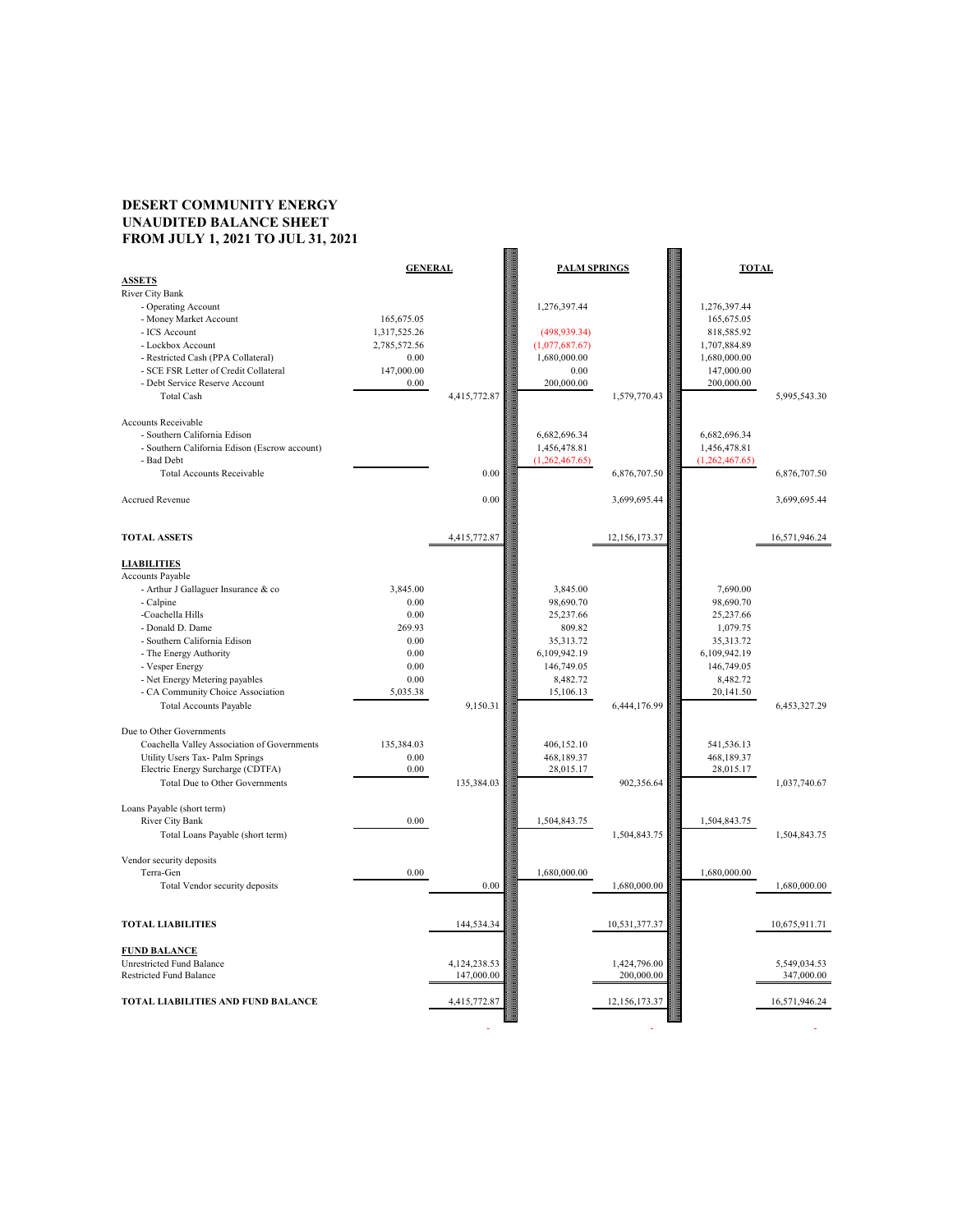## **DESERT COMMUNITY ENERGY UNAUDITED STATEMENT OF REVENUES, EXPENDITURES, AND CHANGES IN FUND BALANCES FROM JULY 1, 2021 TO JUL 31, 2021**



|                                                      | <b>GENERAL</b> |          | <b>PALM SPRINGS</b> |               | <b>TOTAL</b> |              |
|------------------------------------------------------|----------------|----------|---------------------|---------------|--------------|--------------|
| <b>REVENUES</b>                                      |                |          |                     |               |              |              |
| Electricity Sales <sup>(1)</sup>                     |                | 0.00     |                     | 7,568,098.27  |              | 7,568,098.27 |
| <b>Bad Debt</b>                                      |                | 0.00     |                     | (177, 160.69) |              | (177,160.69) |
| Other Revenue                                        |                | 0.00     |                     | 123,407.00    |              | 123,407.00   |
| <b>Investment Income</b>                             |                | 431.97   |                     | 0.00          |              | 431.97       |
| <b>TOTAL REVENUES</b>                                |                | 431.97   |                     | 7,514,344.58  |              | 7,514,776.55 |
| <b>EXPENDITURES</b>                                  |                |          |                     |               |              |              |
| Cost of Electricity                                  |                |          |                     |               |              |              |
| <b>Electricity Purchase</b>                          | 0.00           |          | 4,989,355.66        |               | 4,989,355.66 |              |
| Resource Adequacy                                    | 0.00           |          | 1,153,750.00        |               | 1,153,750.00 |              |
| Low Carbon Settlement                                | 0.00           |          | 0.00                |               | 0.00         |              |
| Renewable Energy Credit Settlement                   | 0.00           |          | 146,749.05          |               | 146,749.05   |              |
| Market Charges                                       | 0.00           |          | 530,905.61          |               | 530,905.61   |              |
| <b>Total Cost of Electricity</b>                     |                | 0.00     |                     | 6,820,760.32  |              | 6,820,760.32 |
|                                                      |                |          |                     |               |              |              |
| Accounting / Bank Services                           |                | 50.74    |                     | 50.74         |              | 101.48       |
| Office Supplies                                      |                | 0.00     |                     | 0.00          |              | 0.00         |
| Professional Services                                |                |          |                     |               |              |              |
| - Arthur J Gallaguer Insurance & co                  | 0.00           |          | 0.00                |               | 0.00         |              |
| - LSL, CPAs                                          | 0.00           |          | 0.00                |               | 0.00         |              |
| - Lift to Rise                                       | 0.00           |          | 0.00                |               | 0.00         |              |
| - Southern California Edison                         | 0.00           |          | 6,500.00            |               | 6,500.00     |              |
| <b>Total Professional Services</b>                   |                | 0.00     |                     | 6,500.00      |              | 6,500.00     |
| Insurance                                            |                |          |                     |               |              |              |
| - Directors & Officers                               | 3,595.00       |          | 3,595.00            |               | 7,190.00     |              |
| - General Liability                                  | 250.00         |          | 250.00              |               | 500.00       |              |
| <b>Total Insurance</b>                               |                | 3,845.00 |                     | 3,845.00      |              | 7,690.00     |
| Consultants                                          |                |          |                     |               |              |              |
| - Donald D. Dame                                     | 269.94         |          | 809.81              |               | 1,079.75     |              |
| - Calpine Energy Solutions                           | $0.00\,$       |          | 49,552.35           |               | 49,552.35    |              |
| - The Energy Authority                               | 0.00           |          | 121,329.32          |               | 121,329.32   |              |
| <b>Total Consultants</b>                             |                | 269.94   |                     | 171,691.48    |              | 171,961.42   |
| Postage                                              |                |          |                     |               |              |              |
| - Ace Printing                                       | 128.56         |          | 128.56              |               | 257.11       |              |
| <b>Total Printing</b><br>$\mathbf{D}$ . $\mathbf{D}$ |                | 128.56   |                     | 128.56        |              | 257.11       |

(1) Electricity sales revenue includes revenues actually billed to customers as well as estimated customer usage during the reporting period that is not yet billed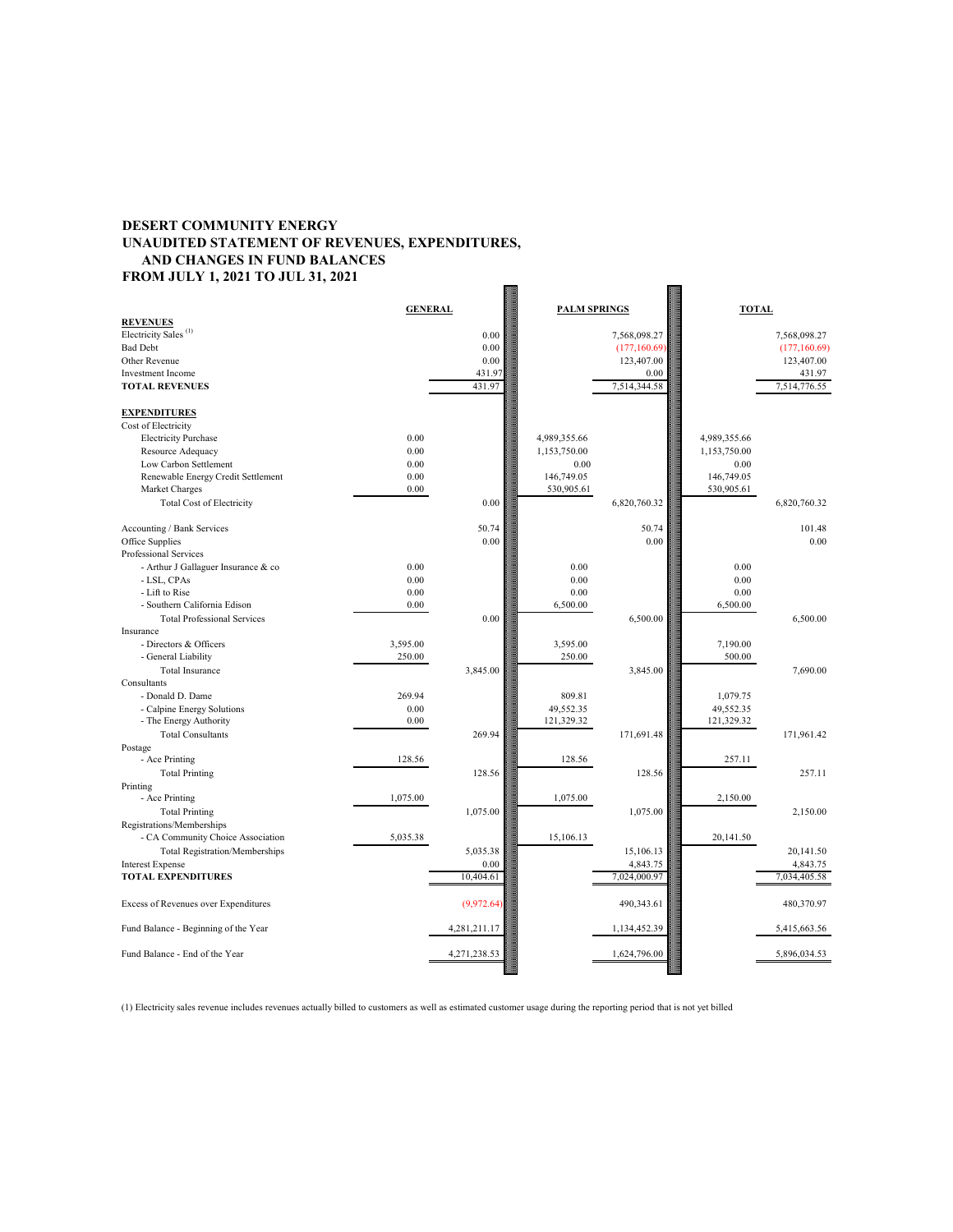## **DESERT COMMUNITY ENERGY UNAUDITED FINANCIAL STATEMENTS FROM JULY 1, 2021 TO JUL 31, 2021**

| ۰.<br>v<br>51. I |
|------------------|
|------------------|

| <b>River City Bank</b>                                       |                |               |
|--------------------------------------------------------------|----------------|---------------|
| - Operating Account                                          | 1,276,397.44   |               |
| - Money Market Account                                       | 165,675.05     |               |
| - ICS Account                                                | 818,585.92     |               |
| - Lockbox Account                                            | 1,707,884.89   |               |
| - Restricted Cash (PPA Collateral)                           | 1,680,000.00   |               |
| - SCE FSR Letter of Credit Collateral                        | 147,000.00     |               |
| - Debt Service Reserve Account                               | 200,000.00     |               |
| <b>Total Cash</b>                                            |                | 5,995,543.30  |
| <b>Accounts Receivable</b>                                   |                |               |
| - Southern California Edison                                 | 6,682,696.34   |               |
| - Southern California Edison (Escrow account) <sup>(2)</sup> | 1,456,478.81   |               |
| - Bad Debt                                                   | (1,262,467.65) |               |
| <b>Total Accounts Receivable</b>                             |                | 6,876,707.50  |
| <b>Accrued Revenue</b>                                       |                | 3,699,695.44  |
| <b>TOTAL ASSETS</b>                                          |                | 16,571,946.24 |
|                                                              |                |               |
| <b>LIABILITIES</b>                                           |                |               |
| <b>Accounts Payable</b>                                      |                |               |
| - Arthur J Gallaguer Insurance & co                          | 7,690.00       |               |
| - Calpine                                                    | 98,690.70      |               |
| - Coachella Hills                                            | 25,237.66      |               |
| - Donald D. Dame                                             | 1,079.75       |               |
| - Southern California Edison                                 | 35, 313. 72    |               |
| - The Energy Authority                                       | 6,109,942.19   |               |
| - Vesper Energy                                              | 146,749.05     |               |
| -Net Energy Metering payables                                | 8,482.72       |               |
| - CA Community Choice Association                            | 20,141.50      |               |
| <b>Total Accounts Payable</b>                                |                | 6,453,327.29  |
|                                                              |                |               |
| Due to Other Governments                                     |                |               |
| Coachella Valley Association of Governments                  | 541,536.13     |               |
| Utility Users Tax- Palm Springs                              | 468,189.37     |               |
| Electric Energy Surcharge (CDTFA)                            | 28,015.17      |               |
| <b>Total Due to Other Governments</b>                        |                | 1,037,740.67  |
| Loans Payable (short term)                                   |                |               |
| River City Bank                                              | 1,504,843.75   |               |
| Total Loans Payable (short term)                             |                | 1,504,843.75  |
| Vendor security deposits                                     |                |               |
| Terra-Gen                                                    | 1,680,000.00   |               |
| Total Vendor security deposits                               |                | 1,680,000.00  |
| <b>TOTAL LIABILITIES</b>                                     |                | 10,675,911.71 |
|                                                              |                |               |
| <b>FUND BALANCE</b>                                          |                |               |
| <b>Restricted Fund Balance</b>                               |                | 347,000.00    |
| <b>Unrestricted Fund Balance</b>                             |                | 5,549,034.53  |
|                                                              |                |               |
| <b>TOTAL FUND BALANCE</b>                                    |                | 5,896,034.53  |
|                                                              |                |               |
| <b>TOTAL LIABILITIES AND FUND BALANCE</b>                    |                | 16,571,946.24 |

(2) Net Energy Metering customers' usage is monitored on a montlhy basis, recorded in an escrow account and trued-up at the end of their relevant period (May 2022).

-If the NEM customer generated more electricty than used, DCE will pay the NET balance at the end of May 2022 at the DCE's approved Net Surplus Compensation Rate, if the NEM customer used more electricity than generated, DCE will bill the net annual balance at the rate its meter is registered.